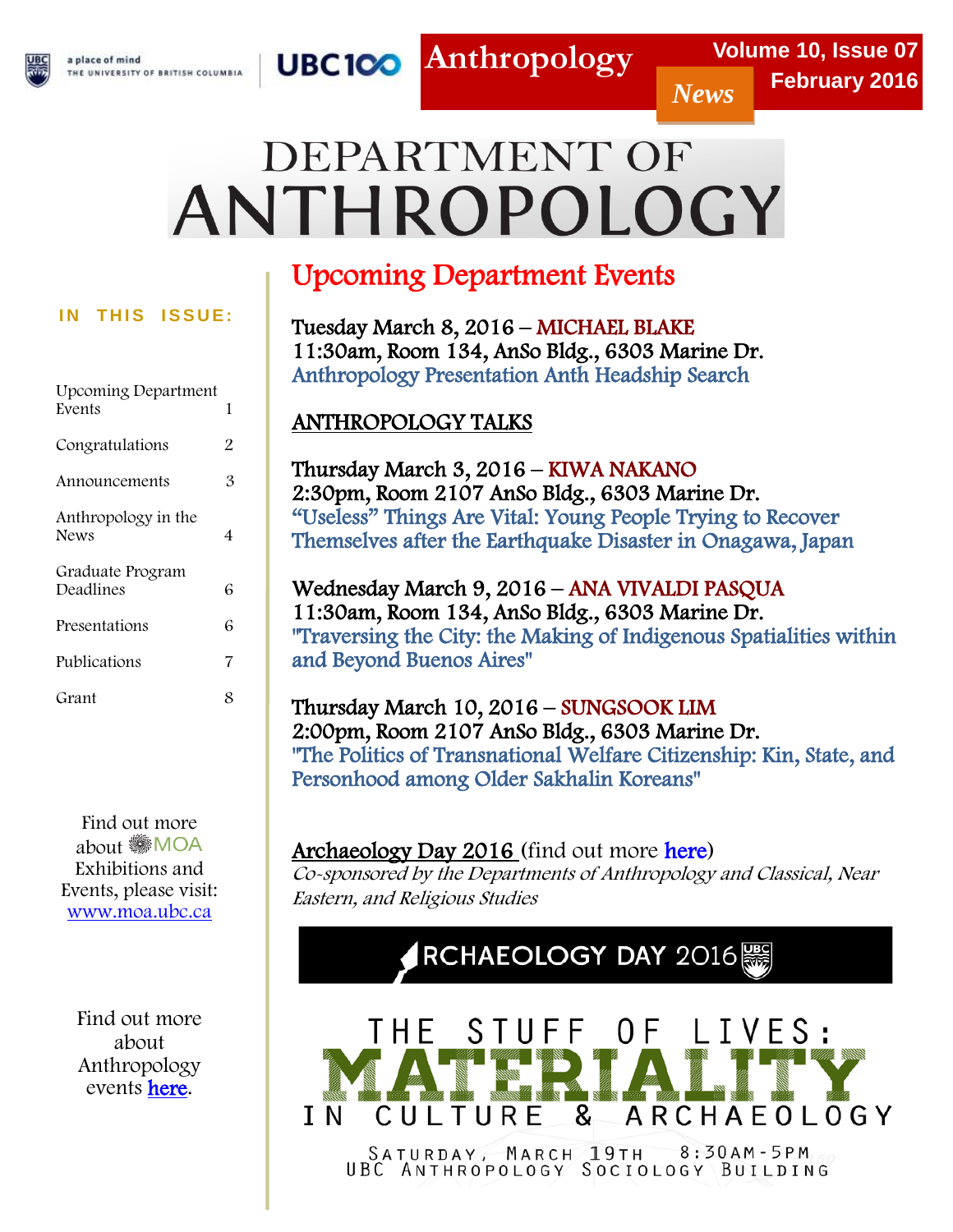#### COLLOQUIA SERIES

Monday, March 7 - MATTHEW GUTMANN 11:30am, PWIAS Seminar Room "Men Are Animals: The Perils of Naturalizing Male Violence and Sexuality" Co-sponsored by the Department of Anthropology and Peter Wall Institute for Advanced Studies

Thursday, March 17 - TANYA LUHRMANN 11:30am, Ames Theatre, Museum of Anthropology, 6393 NW Marine Dr. "The Absorption Hypothesis: How People Learn to Hear God and Experience Spirituality"

Co-sponsored by the Department of Anthropology, Green College and the Vancouver Institute

Thursday, March 24 – LES FIELD 11:30am, Room 134, AnSo Bldg., 6303 Marine Dr. "The State's Own Anthropology: Comparative Cases from California and Palestine"

Thursday, March 24 - MADELEINE REEVES 5:00pm, Coach House, Green College, 6323 Cecil Green Park Road "Keeping the Road Open: Waiting, Migrating and the Domestication of Hope in Kyrgyzstan" Co-sponsored by the Department of Anthropology and Green College

# Congratulations

Congratulations to Evan Koike who has received a Killam Doctoral Scholarship (Supervisor Millie Creighton).

Congratulations to Charlotte Grant and Jessica Lam, two undergraduate students in Anthropology named as Inagural Kakehashi Scholars. Ms. Grant and Ms. Lam were selected to take part in the inaugural Kakehashi Foundation (based in Japan) program to send select B.C. university students from three institutions to Japan on a funded study tour of Japan during the February reading break. They were selected from an initial interest/applicant group of about 70 students from UBC Vancouver to be part of the 11 student delegation from UBC Vancouver on the program (faculty case application substantiation by Millie Creighton).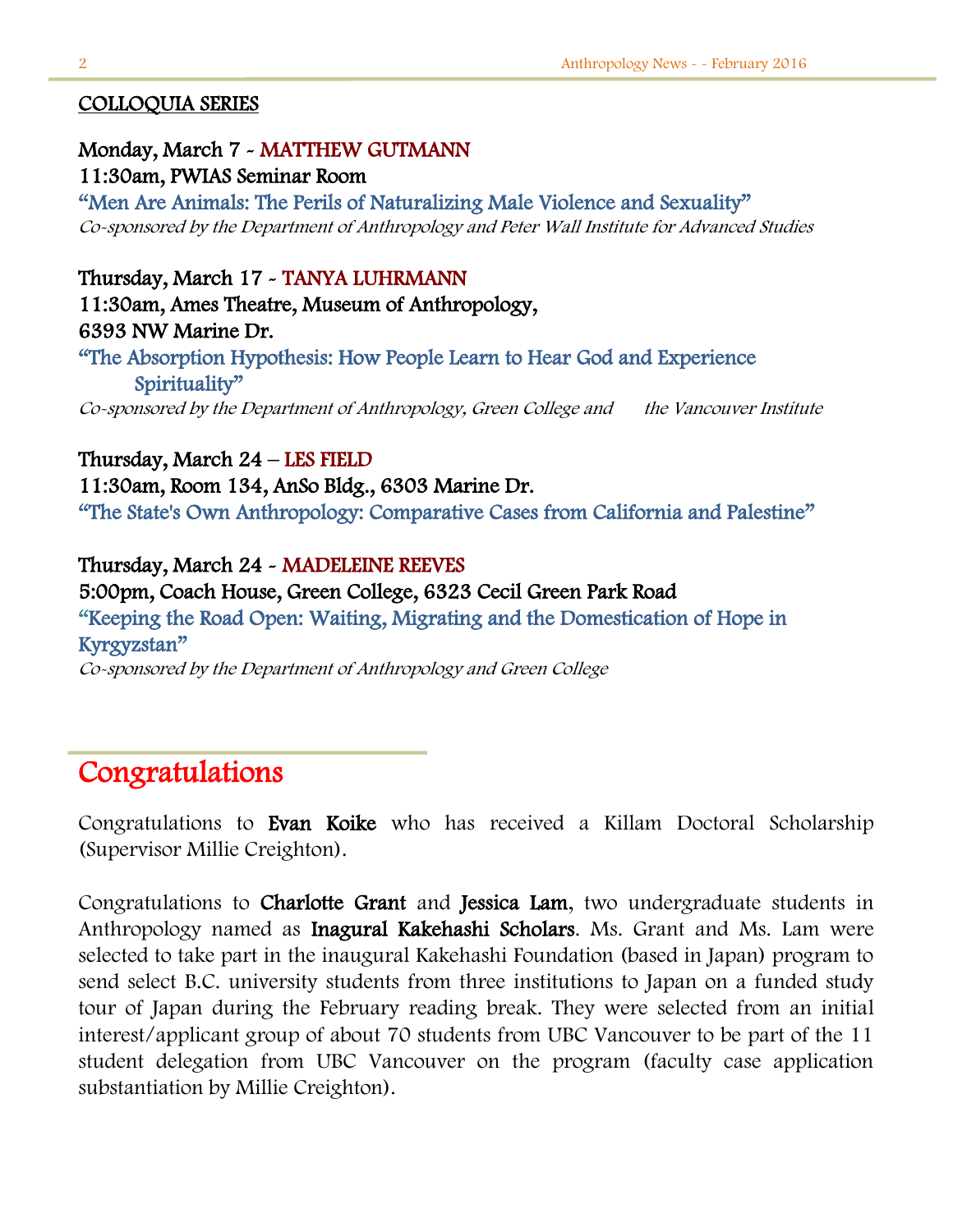# Announcements

The Department of Anthropology and the Eurasian States and Societies: Past and Present lecture series will co-sponsor Dr. Madeleine Reeves (University of Manchester, School of Social Sciences) who will present "Keeping the Road Open: Waiting, Migrating and the Domestication of Hope in Kyrgyzstan" on March 24, 2016, 5pm in the Green College Coach House.

This paper explores the relationship between waiting, leaving, house-building and hope in the context of contemporary Kyrgyz transnational migration. How and why is it, I ask, that despite the very real hardship that is recognized to accompany migration and the ever-present risk that after years of work abroad one might still return empty handed, migration nonetheless comes to be seen as the necessary precondition for a a properly future-oriented existence in Kyrgyzstan? Critically engaging debates about hope, futurity and temporal agency, I argue that part of the appeal of migration for families in rural Kyrgyzstan is that it serves to expand the horizons of possibility in a context where the immediate future is envisioned as radically unstable.

- - - - - - - - -

The Human Relations Area Files at Yale University is pleased to announce a one-year internship in memory of HRAF's former President, [Melvin Ember.](http://r20.rs6.net/tn.jsp?f=001hncdNGnvGdwrkjxPPAxqbnFv2NSoePTvzjqjfbIUyisYvWWNWlWP4lwbpwrAEmsc3CNB_owiZ9qjAKDEX9cuFfGwhfwo44LeCeUErbhhGG8NNLomIMOzhzj1RKbuf0trU881oU70exN8ouI_lQFcbhwGahHS3nAvDuQRKnh9c0OHUfD8Ho0I79S50f3YpjGb-5hUOKBymaTWE6KlbCdcWB6AOyIdqg-kwnUh09vkDWxJPE37FpeH-ZJQC5sgRhsn7L0cX2eDkhquC217WySQi7NzcZ_OO5zay2NVXkRZYcleyKJKO0YnySrp8k44laTo1I-Nwf33TBzIuQ3SSzIosQ==&c=220ykSIFTK64J4sIKZJbIJxipNulioqhCQ2XaDM8aZPjwda6vhqpRQ==&ch=i1V26ersCT5HZuxCvVO5n4UbNhQYi2xxcDA2VU6ItJL3BhJw7z9V4A==) The intent of the internship is to learn about cross-cultural research and methods through practical experience. Some of the main goals will be:

1) helping Carol Ember, **President of HRAF**, prepare modules summarizing cross-cultural research;

2) read and analyze recent cross-cultural research with the goal of summarizing materials for researchers; and

3) learn about coding ethnographic materials by participating in a cross-cultural research project.

The deadline is April 3, 2016. For details go to the "Available Internship Position" in the lower right corner of HRAF's home page at [http://hraf.yale.edu.](http://r20.rs6.net/tn.jsp?f=001hncdNGnvGdwrkjxPPAxqbnFv2NSoePTvzjqjfbIUyisYvWWNWlWP4lwbpwrAEmscqqPt28kbofOIRZ9aM5zVuDm1cebvicVdV6FyWbP9XOuVWc7wk4IyB2kJVtn0fD_pFjMvUfwg3Iiiv_vKPP_VJFDRT_VOV56_W8KEldwbjn50lUHPg3oVCkI3IuD3l_05yDyIwr1rqHonWNDUkT0iN98u2eZePg72FPa5UnjyDFlM6EYKVenBXzEIKDtBRoIfNUantZYo8nxbpz-tbAp_QdKTt_JgkItxsdHqRVYWRmA=&c=220ykSIFTK64J4sIKZJbIJxipNulioqhCQ2XaDM8aZPjwda6vhqpRQ==&ch=i1V26ersCT5HZuxCvVO5n4UbNhQYi2xxcDA2VU6ItJL3BhJw7z9V4A==)

Founded at Yale University, HRAF is an internationally recognized organization in the field of cultural anthropology. HRAF's mission is to encourage and facilitate the crosscultural study of human culture, society, and behavior in the past and present.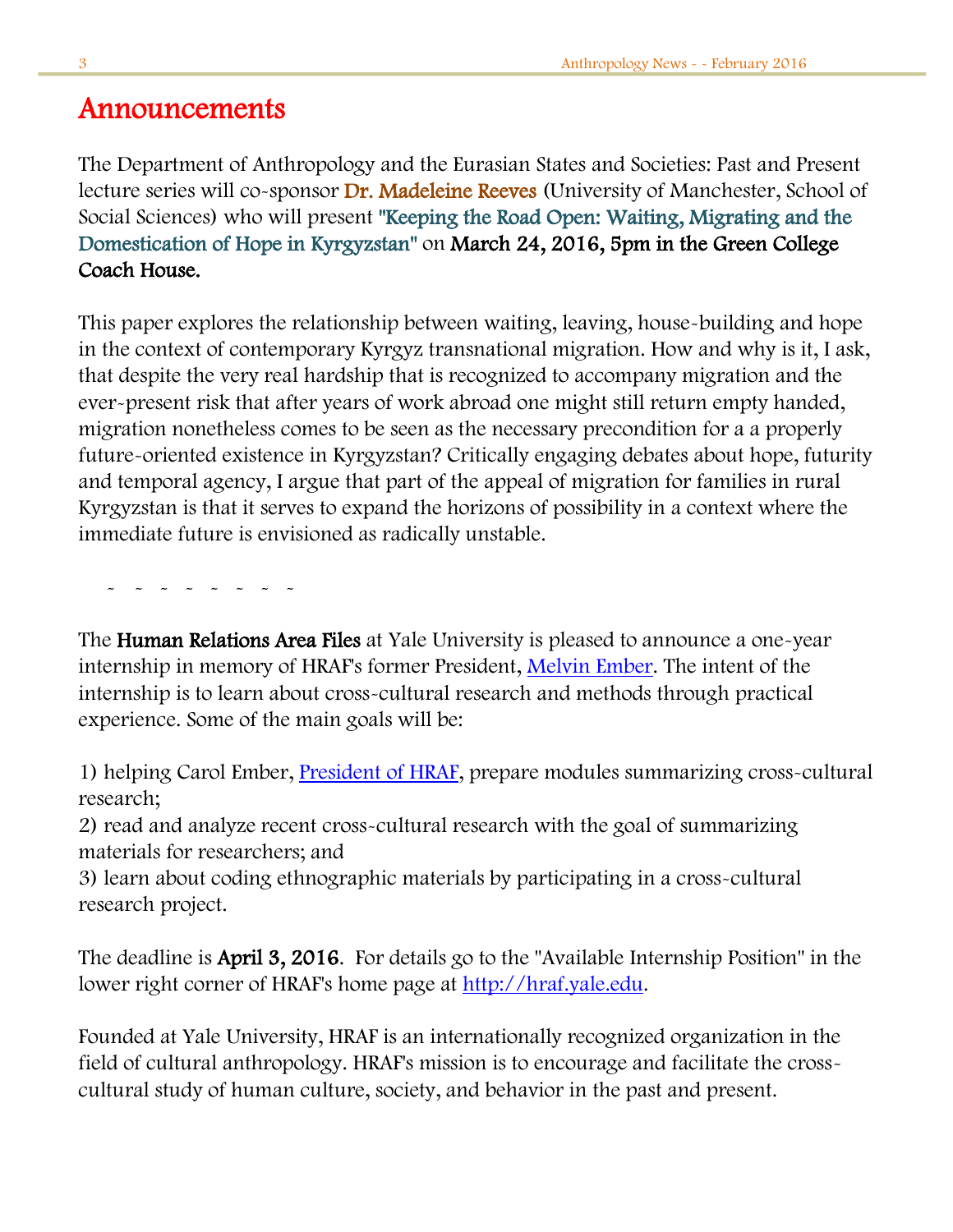

Check out Dr. Bruce G. Miller's book:

The Contemporary Coast Salish: Essays by Bruce Granville Miller.

Edited by Bruce Granville Miller and Darby C. Stapp. Memoir 12, Journal of Northwest Anthropology, Richland, WA.

# L Anthropology in the News

Millie Creighton was interviewed for and discussed in two different articles in South Korea's most prominent newspaper, Chosun Ilbo, in her capacity as President for Canada of the World Association of Hallyu [transnational Korean pop culture] Studies. One of these appeared on Feb. 6, 2016, entitled: 뉴욕 노래방서 소주 마시고, 엑소 좋아해 한국사 공부하고 Drinking Soju in NY Karaoke, Studying Korean History for the love of EXO Another appeared on Feb. 15, 2016, entitled: K팝, 유행 넘어 문화로...냉소적이던 NYT도 '압도적'

K-Pop, More than a hype...'Overwhelming' as NYT said

These articles can be accessed [here](http://news.chosun.com/site/data/html_dir/2016/02/06/2016020600243.html) and [here](http://news.chosun.com/site/data/html_dir/2016/02/15/2016021500293.html).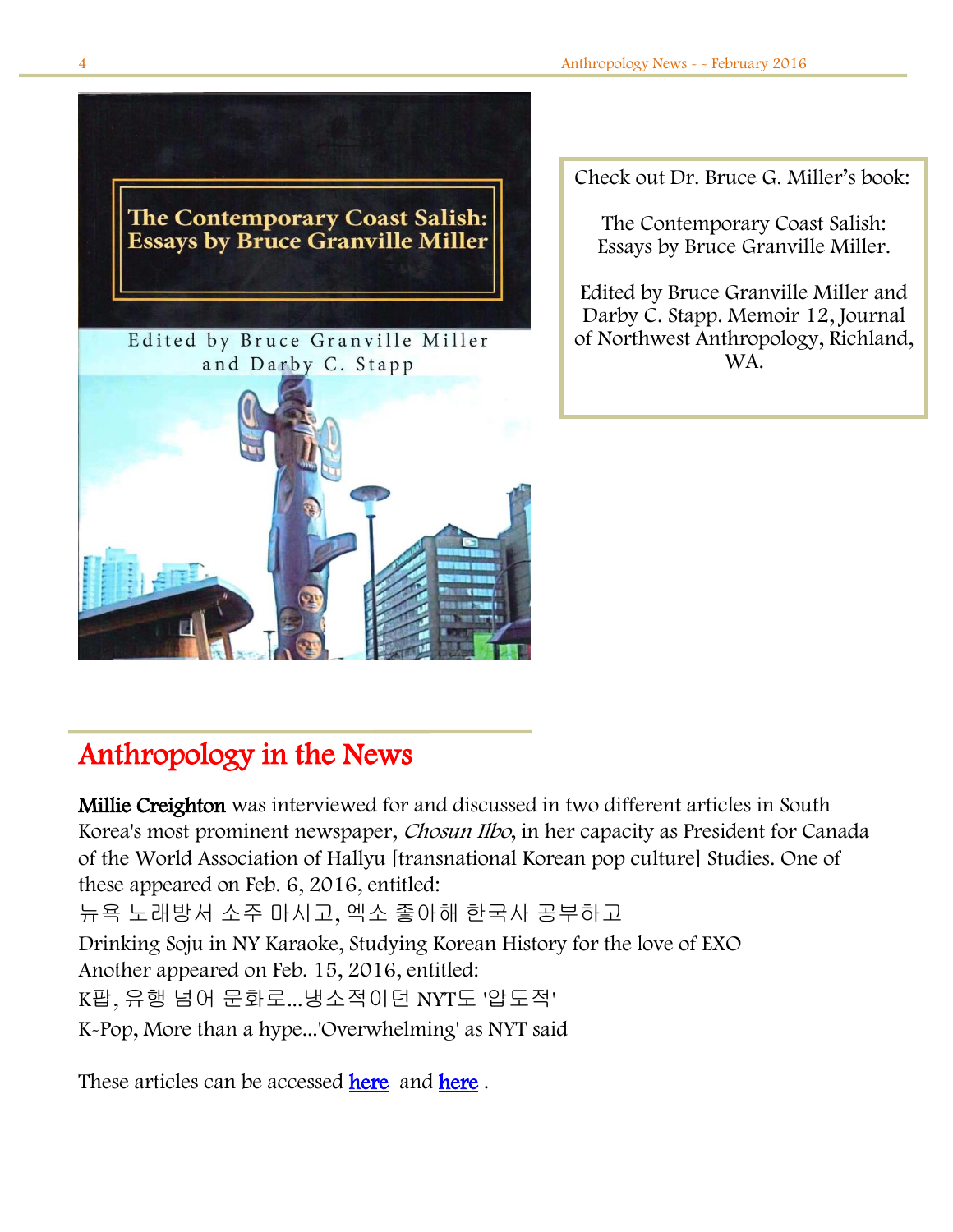Millie Creighton was one of a selection of international scholars referred to and whose photograph was published in The Ryukyu Shimpo (main Newspaper of Okinawa and the other Ryukyu Islands of Japan) regarding the military bases issue in Okinawa, Sep 19, 2015, article and photo on page 8.



## Dr. Millie Creighton,

Department of Anthropology, is shown here with Vancouver Mayor Gregor Robertson, at an event hosted by the Office of the Mayor of Vancouver, held on Feb. 10th, to recognize area Asian and Asian heritage elements in the City of Vancouver for Lunar New Year, 2016.



Two UBC faculty members including one from the Department of Anthropology were among those representing UBC at the Mayor of Vancouver's event, held on Feb. 10, to recognize Asian and Asian Heritage in Vancouver for Lunar New Year, 2016. Pictured left to right, Doris Chow and Carol Lee (UBC alumni), the imaged god of fortune Guan Yi, Dr. Millie Creighton a UBC faculty representative for the event from the Department of Anthropology, and Dr. Henry Yu a UBC faculty representative for the event from the Department of History.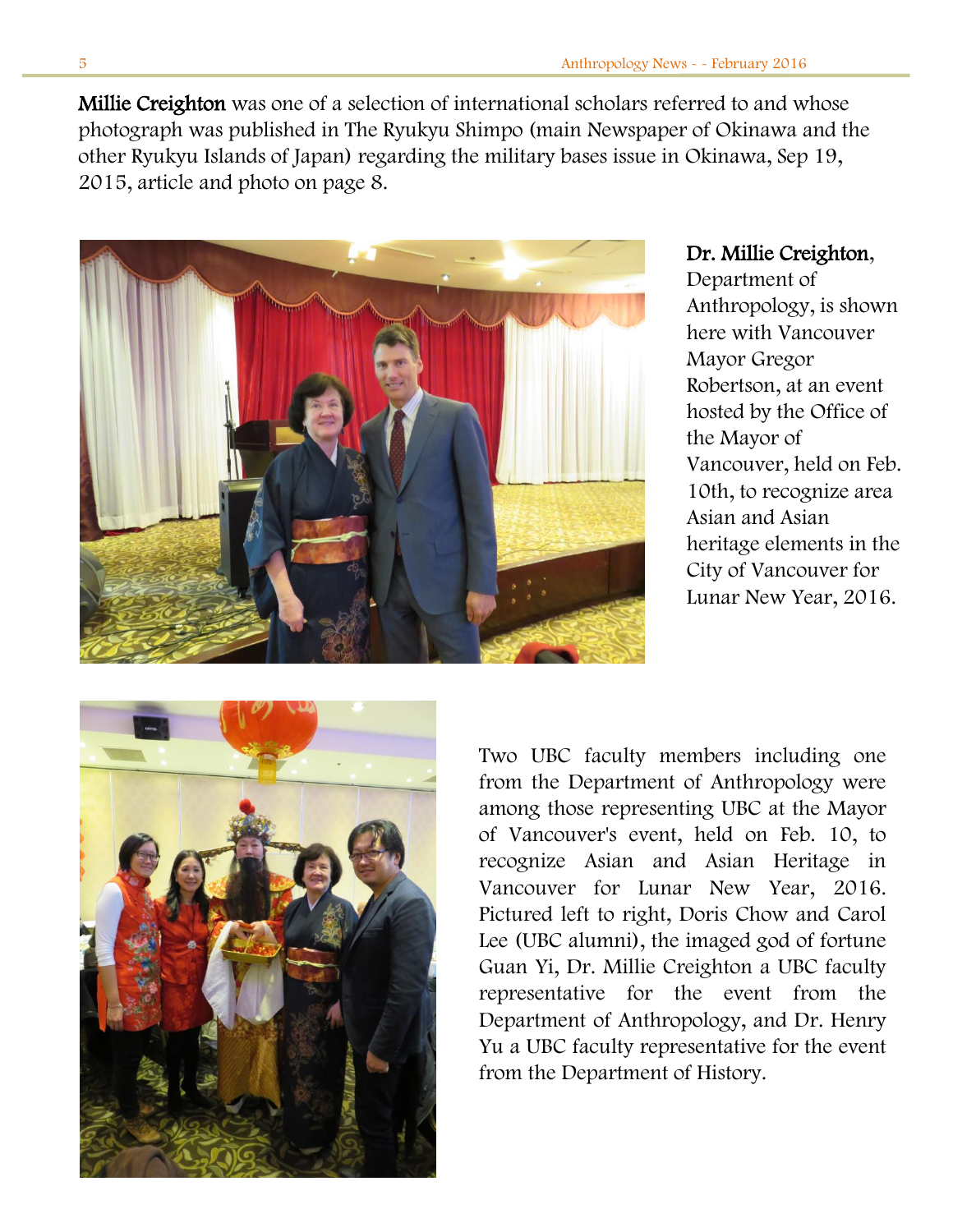# Graduate Program: Deadlines

The Department of Anthropology at UBC invites graduate students to apply for upcoming Teaching Assistant positions for summer 2016 and in the academic year 2016  $-2017.$ 

The forms can be accessed here:<http://anth.ubc.ca/graduate/forms/> Please attach an **updated CV** with your application.

Deadline for submitting your TA application form is: Friday, March 4, 2016, to the Graduate office

Thursday, 24 March 2016: Graduate Studies: Last day for supervisors to submit Appointment of External Examiner form to Faculty of Graduate and Postdoctoral Studies for September degree granting.

Thursday, 31 March 2016: Last day for Graduate Students employed as Teaching and Research Assistants to apply for payroll deduction of Summer Session tuition fees.

# Presentations

## Carol E Mayer

2016 "Exhibiting a Fragile Balance: In the Footprint of the Crocodile Man" Paper presented at the College Art Association Conference, Washington DC., February 4th 2016.

Mosavian, Mir Kaber Pour , William McKellin, and J. P. Collet 2016 Introducing iPADs in the PICU to Improve Communication and Care Quality. In Advances in Pediatrics, British Columbia Children's Hospital. Vancouver. February 5, 2016.

## Leslie Robertson

2016 'Collaborative/Participatory Research: Past Lessons, Current Projects,' Wilson Library, University of North Carolina, Chapel Hill. NC. (1 Feb).

# Leslie Robertson

2016 'The Turn to Participatory/Collaborative Research: Significance for the Disciplines,' Department of Anthropology, UNC, Chapel Hill. NC. (2 Feb.).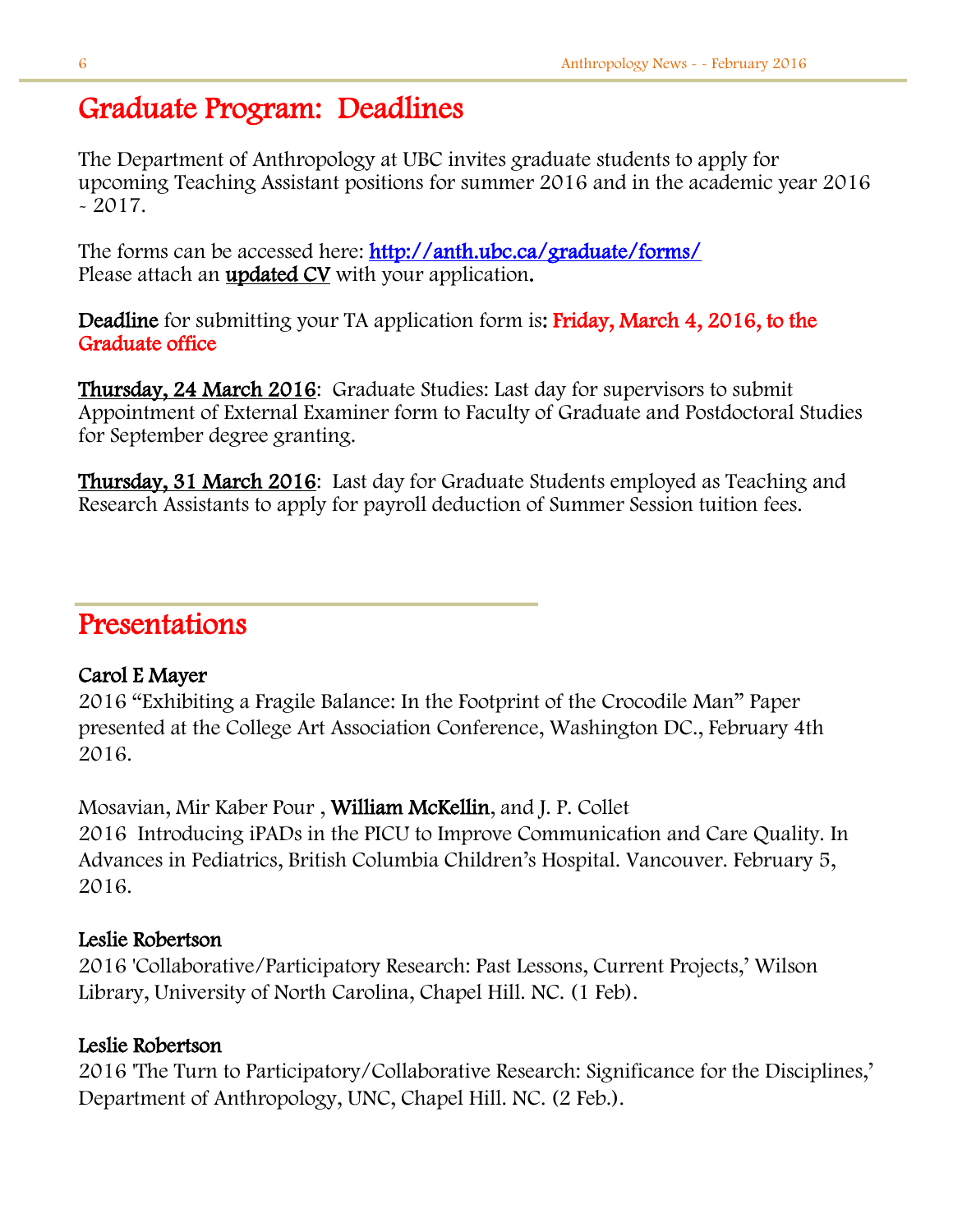#### Sara Shneiderman

2016 "Nepal's Indigenous Communities after the 2015 Earthquakes", Musqueam 101, Musqueam Administration Offices (co-presented with Mark Turin), Feb 2016.

#### Sara Shneiderman

2016 "Restructuring Kinship, Citizenship and Territory in the Wake of Nepal's 2015 Earthquakes, Presentation at the Crisis and the Humanitarian Present: Thinking Through the 2015 Nepal Earthquakes workshop, Centre for South Asian Studies, Asian Institute, Munk School of Global Affairs, University of Toronto, Feb 2016.

## Sara Shneiderman

2016 Organizer and presenter in the double roundtable "Nepal Earthquake Conversations: Geopolitics, Humanitarianism, Ethics and Representation", Fourth Association of Nepal and Himalayan Studies Conference, University of Texas, Austin, TX, Feb 2016.

## Sara Shneiderman

Presenter in the roundtable, "Rethinking Structure, Agency, and the History of Nepal", Fourth Association of Nepal and Himalayan Studies Conference, University of Texas, Austin, TX, Feb 2016.

## Mark Turin

2016. Organizer and presenter in the double roundtable "Himalayan Language Rights, Policies and Practices", Fourth Association of Nepal and Himalayan Studies Conference, University of Texas, Austin, TX, Feb 2016.

# Publications

## Emma Feltes

2015 Research as Guesthood: The Memorial to Sir Wilfrid Laurier and Resolving Indigenous–Settler Relations in British Columbia. Theme issue, "Consent, Collaboration, Treaty: Toward Anti-Colonial Praxis in Indigenous–Settler Research Relations," Anthropologica 57(2): 469-480.

Lipe, William D., R. Kyle Bocinsky, Brian S. Chisholm, Robin Lyle, David M. Dove, R.G. Matson, Elizabeth Jarvis, Kathleen Judd, and Brian M. Kemp 2016 Cultural and Genetic Contexts for Early Turkey Domestication in the Northern Southwest. American Antiquity 81(1): 97-113.